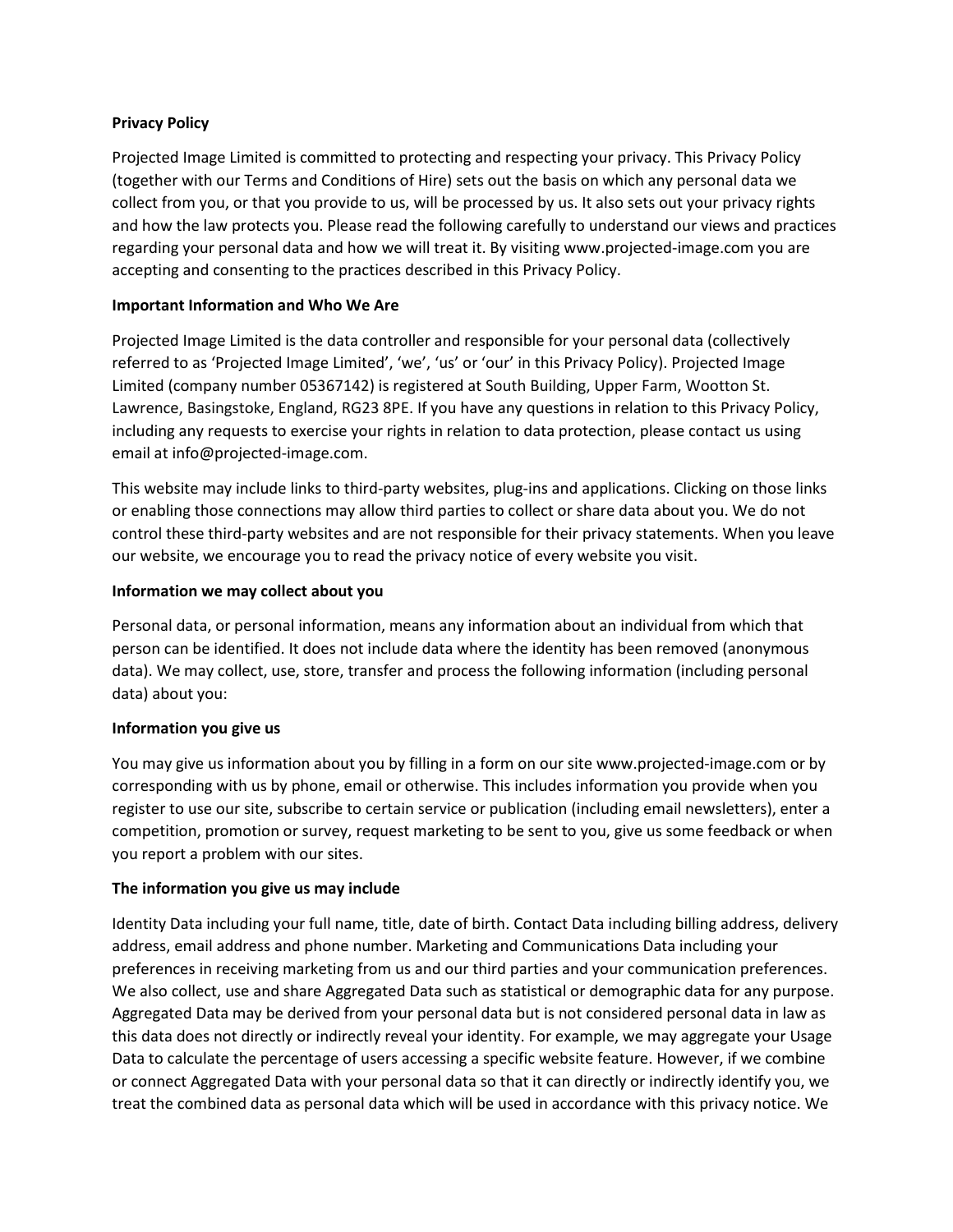may collect 'special categories of personal data' about you (this includes details about your religious or philosophical beliefs and information about your health). We will ask you to provide such special categories of data if we need to know about a dietary requirement or medical condition as part of providing our products and/or services to you, for example allocating you disabled access ramps at a conference.

If you fail to provide personal data Where we need to collect personal data by law, or under the terms of a contract we have with you and you fail to provide that data when requested, we may not be able to perform the contract we have or are trying to enter into with you (for example, to provide you with goods or services). In this case, we may have to cancel a product or service you have with us but we will notify you if this is the case at the time.

## **Information we collect about you automatically**

With regard to each of your visits to our sites we may automatically collect technical data about your equipment, browsing actions and patterns. We collect this personal data by using cookies, server logs and other similar technologies. We may also receive technical data about you if you visit other websites employing our cookies. We may automatically collect the following information: Technical information, including the Internet protocol (IP) address used to connect your computer to the Internet, your login information, browser type and version, time zone setting and location, browser plug-in types and versions, operating system and platform and other technology on the devices you use to access this website via analytics. Information about your visit, including the full Uniform Resource Locators (URL) clickstream to, through and from our sites (including date and time); products you viewed or searched for; page response times, download errors, length of visits to certain pages, page interaction information (such as scrolling, clicks, and mouse-overs), and methods used to browse away from the page and any phone number used to call our customer service number

Our website uses cookies to distinguish you from other users of our websites. This helps us to provide you with a good experience when you browse our websites and also allows us to improve our sites.

# **How we use your personal data**

We will only use your personal data when the law allows us to. Most commonly, we will use your personal data where we need to provide goods and/or services to you when you request us to do this. Where it is necessary for our legitimate interests and your interests and fundamental rights do not override those interests. Where we need to comply with a legal or regulatory obligation. Generally we do not rely on consent as a legal basis for processing your personal data other than in relation to sending third party direct marketing communications to you via email. You have the right to withdraw consent to marketing at any time by contacting us.

# **Purposes for which we will use your personal data**

Within the table below we have a description of all the ways we plan to use your personal data, and which of the legal bases we rely on to do so. We have also identified what our legitimate interests are where appropriate. Please note that we may process your personal data for more than one lawful ground depending on the specific purpose for which we are using your data. Please contact us if you need details about the specific legal ground we are relying on to process your personal data where more than one ground has been set out in the table below.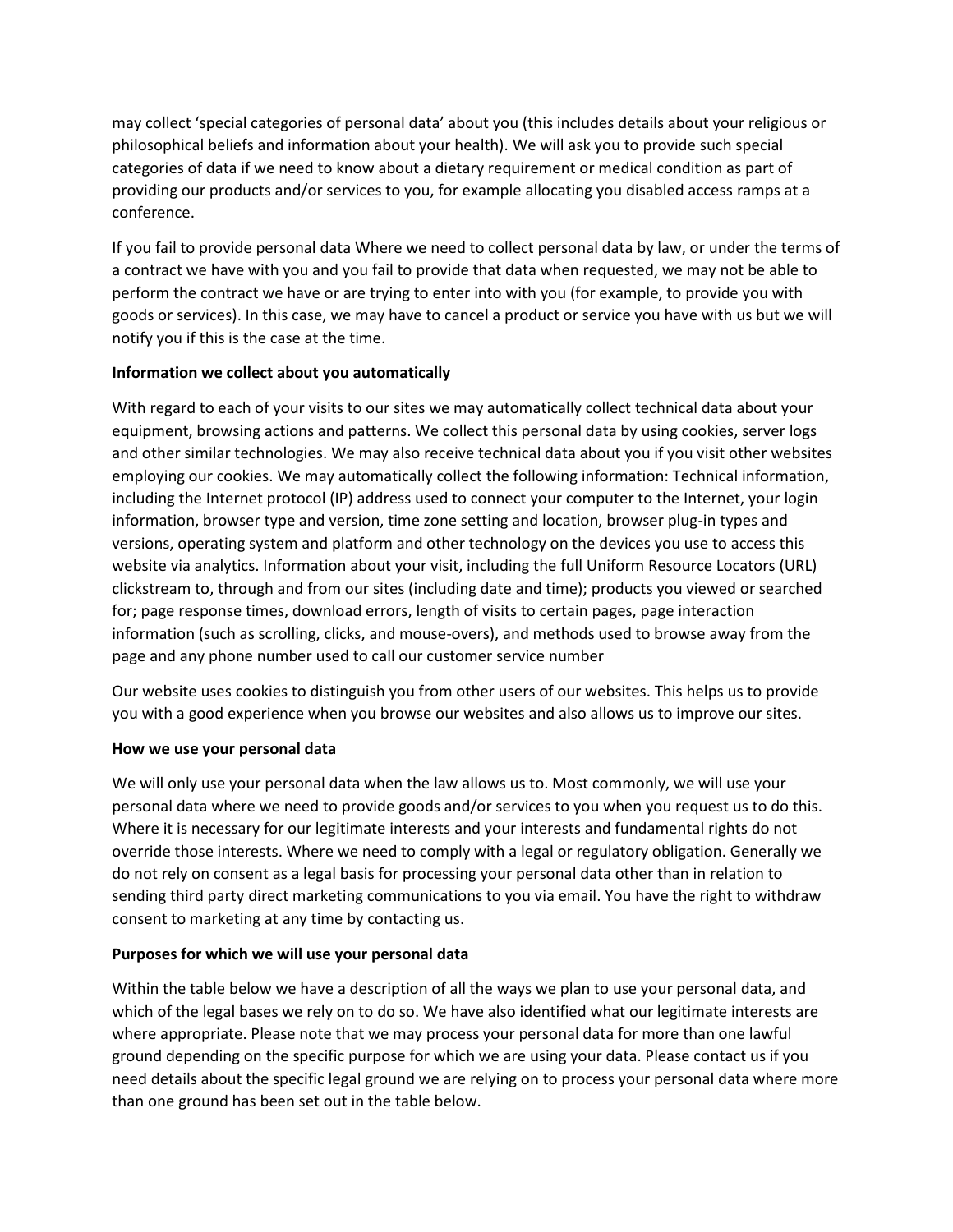| <b>Purpose/Activity</b>                                                                                                                                                                   | Type of data                                                          | Lawful basis for processing including<br>basis of legitimate interest                                                                                                                                                                                                                                                                                    |
|-------------------------------------------------------------------------------------------------------------------------------------------------------------------------------------------|-----------------------------------------------------------------------|----------------------------------------------------------------------------------------------------------------------------------------------------------------------------------------------------------------------------------------------------------------------------------------------------------------------------------------------------------|
| To register you as a new<br>customer of products and<br>services purchased following<br>contact with a member of our<br>team                                                              | Identity, Contact,<br>Profile                                         | Performance of a contract with you                                                                                                                                                                                                                                                                                                                       |
| To process and deliver your<br>order including: Manage<br>payments, fees and charges and<br>Collect and recover money<br>owed to us                                                       | Identity, Contact,<br>Transaction,<br>Marketing and<br>communications | Performance of a contract with you.<br>Necessary for our legitimate interests (to<br>recover debts due to us)                                                                                                                                                                                                                                            |
| To manage our relationship<br>with you which will include<br>Notifying you about changes to<br>any of our terms or Privacy<br>Policy.<br>Asking you to leave a review or<br>take a survey | Identity, Contact,<br>Profile, Marketing and<br>communications        | Performance of a contract with you.<br>Necessary to comply with a legal<br>obligation.<br>Necessary for our legitimate interests (to<br>keep our records updated and to study<br>how customers use our<br>products/services)                                                                                                                             |
| To use data analytics to improve<br>our websites, products/services,<br>marketing, customer<br>relationships and experiences                                                              | Technical, Usage                                                      | Necessary for our legitimate interests (to<br>define types of customers for our<br>products and services, to keep our<br>websites updated and relevant, to<br>improve our sites to ensure that content<br>is presented in the most effective manner<br>for you and for your devices, to develop<br>our business and to inform our marketing<br>strategy) |

#### **Change of purpose**

We will only use your personal data for the purposes for which we collected it, unless we reasonably consider that we need to use it for another reason and that reason is compatible with the original purpose. If you wish to get an explanation as to how the processing for the new purpose is compatible with the original purpose, please contact us. If we need to use your personal data for an unrelated purpose, we will notify you and we will explain the legal basis which allows us to do so. Please note that we may process your personal data without your knowledge or consent, in compliance with the above rules, where this is required or permitted by law.

#### **Data security**

We have put in place appropriate security measures to prevent your personal data from being accidentally lost, used or accessed in an unauthorised way, altered or disclosed. In addition, we limit access to your personal data to those employees, agents, contractors and other third parties who have a business need to know. They will only process your personal data on our instructions and they are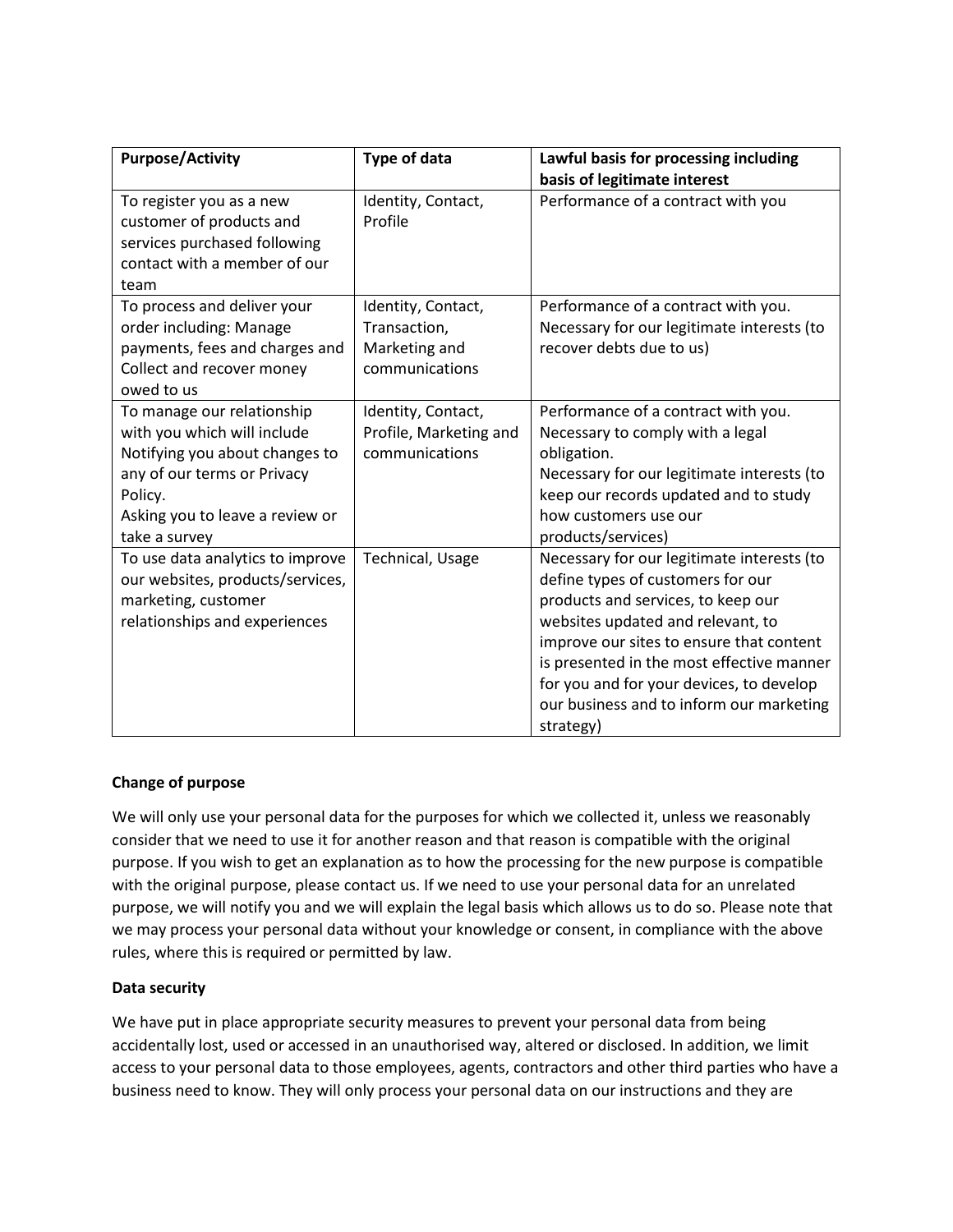subject to a duty of confidentiality. All information you provide to us is stored on our secure servers. Any payment transactions will be encrypted using SSL technology and actioned live – no card payment details are stored at any time.

## **Data retention**

We will only retain your personal data for as long as necessary to fulfil the purposes we collected it for, including for the purposes of satisfying any legal, accounting, or reporting requirements. To determine the appropriate retention period for personal data, we consider the amount, nature, and sensitivity of the personal data, the potential risk of harm from unauthorised use or disclosure of your personal data, the purposes for which we process your personal data and whether we can achieve those purposes through other means, and the applicable legal requirements. By law we have to keep basic information about our customers (including contact, identity, financial and transaction data) for six years after they cease being customers for tax purposes. In some circumstances you can ask us to delete your data: see Request erasure below for further information. In some circumstances we may anonymise your personal data (so that it can no longer be associated with you) for research or statistical purposes in which case we may use this information indefinitely without further notice to you.

## **Your Rights**

You have the right to:

Request correction of the personal data that we hold about you. This enables you to have any incomplete or inaccurate data we hold about you corrected, though we may need to verify the accuracy of the new data you provide to us.

Request removal of your personal data. This enables you to ask us to delete or remove personal data where there is no good reason for us continuing to process it. You also have the right to ask us to delete or remove your personal data where you have successfully exercised your right to object to processing (see below), where we may have processed your information unlawfully or where we are required to erase your personal data to comply with local law. Note, however, that we may not always be able to comply with your request of erasure for specific legal reasons which will be notified to you, if applicable, at the time of your request.

Object to processing of your personal data where we are relying on a legitimate interest and there is something about your particular situation which makes you want to object to processing on this ground as you feel it impacts on your fundamental rights and freedoms. You also have the right to object where we are processing your personal data for direct marketing purposes. In some cases, we may demonstrate that we have compelling legitimate grounds to process your information which override your rights and freedoms.

#### **Access to Information**

You also have the right to your personal data (known as a 'data subject access request'). This enables you to receive a copy of the personal data we hold about you and check that we are lawfully processing it. If you wish to make a request for access to your information, please contact us by email at info@projected-image.com. No fee usually required. You will not have to pay a fee to access your personal data (or to exercise any of the other rights), although we have the right to charge a reasonable